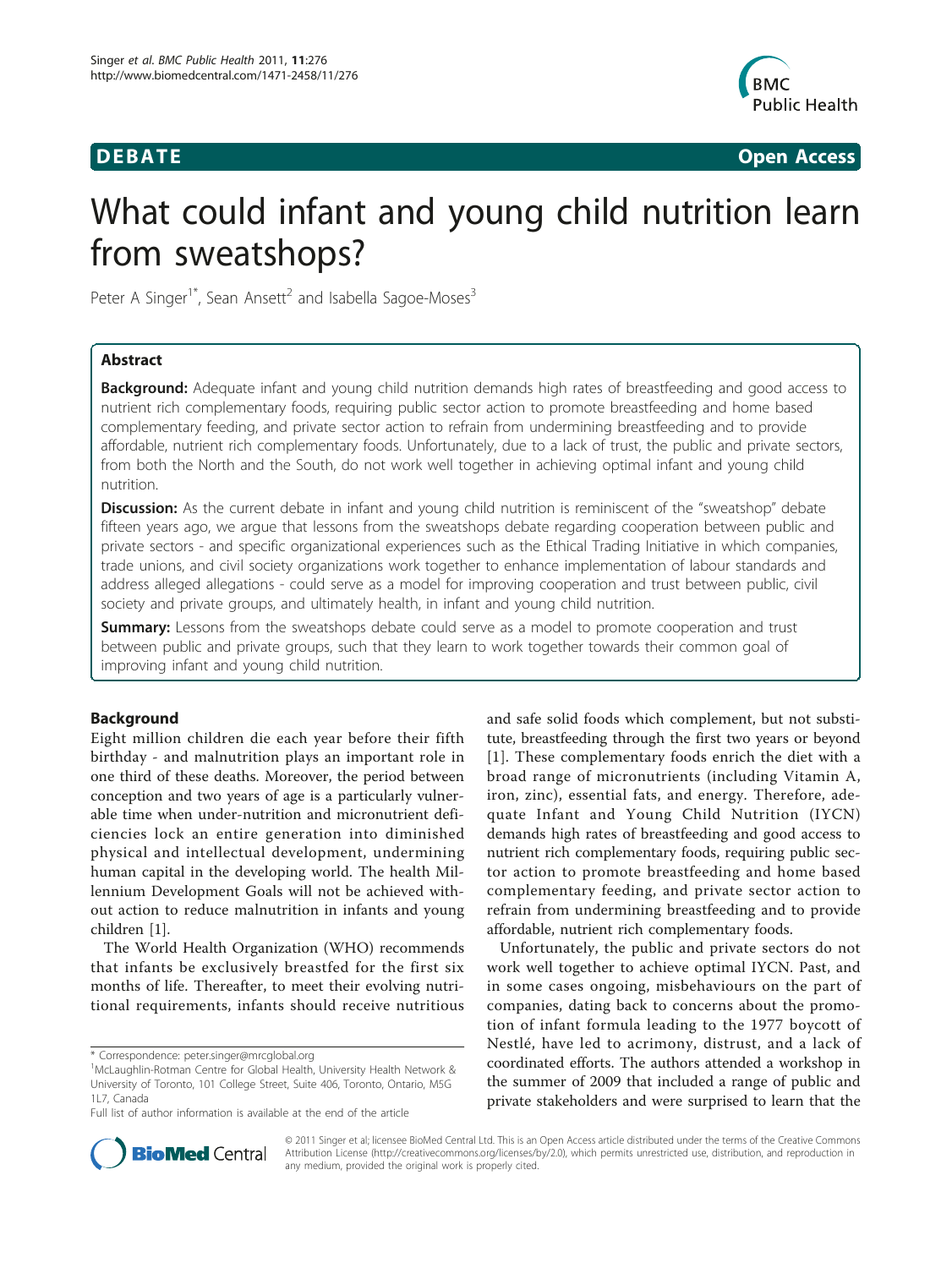participants could not recall a time when public and private groups engaged with infant and young child nutrition had sat in the same room to share views and concerns. Yet, improved cooperation between public, civil society and private groups, from both the North and the South, in infant and young child nutrition could build trust, and lead to saving and improving the lives of children.

The current state of affairs in IYCN is reminiscent of the "anti-sweatshop" debate fifteen years ago - recall the criticism of Nike with respect to the use of child labour in the manufacture of soccer balls in Pakistan [[2\]](#page-4-0) where there was also mistrust and little collaboration between public and private sectors. Thanks to risktaking by some stakeholders, including trade unions, advocacy organizations and companies, there is today more collaboration between the public and private sectors with respect to the enforcement of child labour standards, including informal and formal complaint mechanisms to manage issues collaboratively when violations of working conditions occur.

In this article, we argue that lessons from the sweatshops debate regarding cooperation between public and private sectors - and specific organizational experiences such as the Ethical Trading Initiative in which companies, trade unions, and civil society organizations work together to enhance implementation of labour standards and address alleged violations - could serve as a model for improving trust, and ultimately health, in infant and young child nutrition. Our discussion will focus on the developing world where mistrust between these sectors is highest; however, the lessons we present could also be applied to infant and young child nutrition in the developed world.

# **Discussion**

# The International Code of Marketing of Breast-milk **Substitutes**

The International Code of Marketing of Breast-milk Substitutes (the Code) was developed twenty-nine years ago to ensure that aggressive marketing practices used by companies selling infant formula are regulated, and that these practices do not undermine the critical role breast-milk plays in optimal infant and young child nutrition [[3\]](#page-4-0). Its scope includes all breast-milk substitutes when marketed as a partial or total replacement for breast-milk, and the Code outlines acceptable marketing including:

- No gifts or samples to health care workers.
- No free or low cost supplies to health care system.
- No free samples to mothers or their families.

• No promotion of products, which include product displays, posters or distribution of promotional materials.

- No deployment by companies of nurses or other company paid personnel to provide postnatal care.
- Technical product information can be given to health workers but this must be factual and scientific.
- Informational and educational materials should explain the benefits and superiority of breastfeeding, the health hazards associated with bottle feeding, and the costs of using infant formula [[3\]](#page-4-0).

The Code has helped to raise awareness about the importance of breastfeeding and its role in infant and young child nutrition, put the issue on the agenda of global institutions, and helped governments adopt national policies. For example, Ghana's Breastfeeding Promotion Regulations 2000 legislation was a long fought attempt to raise awareness about breastfeeding; 63% of Ghanian children below 6 months are now exclusively breastfed [[4\]](#page-4-0).

But from a global standpoint progress has been modest. Between 1995 and 2008, exclusive breastfeeding on infants between 0 and 6 months of age in the developing world increased from 33% to only 37% [\[5](#page-4-0)]. The global baby foods and infant formula market is projected to grow steadily, reaching US \$20.2 billion in sales by 2010, especially in more lucrative and populous developing world markets such as India and China [[6\]](#page-4-0). According to NGO International Baby Food Action Network, whose reporting is supported by UNICEF and WHO, not one food company that markets infant formula fully complies with the Code [[7\]](#page-4-0).

NGOs claim that companies deliberately violate the code by advertising their product inappropriately, capitalizing on the weak monitoring systems and inadequate awareness that exists even in some countries with legislation related to the Code, including under resourced and corrupt governments. For example, according to NGO Baby Milk Action in the Argentina case: "... Nestlé hides behind its bogus interpretation of the World Health Assembly's marketing requirements to continue with business as usual, putting its own profits before infant health" [[8\]](#page-4-0). Public sector organizations are sometimes reluctant even to engage in dialogue with companies, possibly out of concern that engagement might be misinterpreted as endorsement; that constituencies will conclude that they are privately profiting in some way from the relationship; or that the risks of engaging outweigh any perceived benefits of the private sector's contribution to improving the nutrition of the world's impoverished infants and young children.

Corporate stakeholders argue that in developed countries women have entered the workforce and should be able to choose how they feed their babies and the risks of bottle feeding are diminished with reliable access to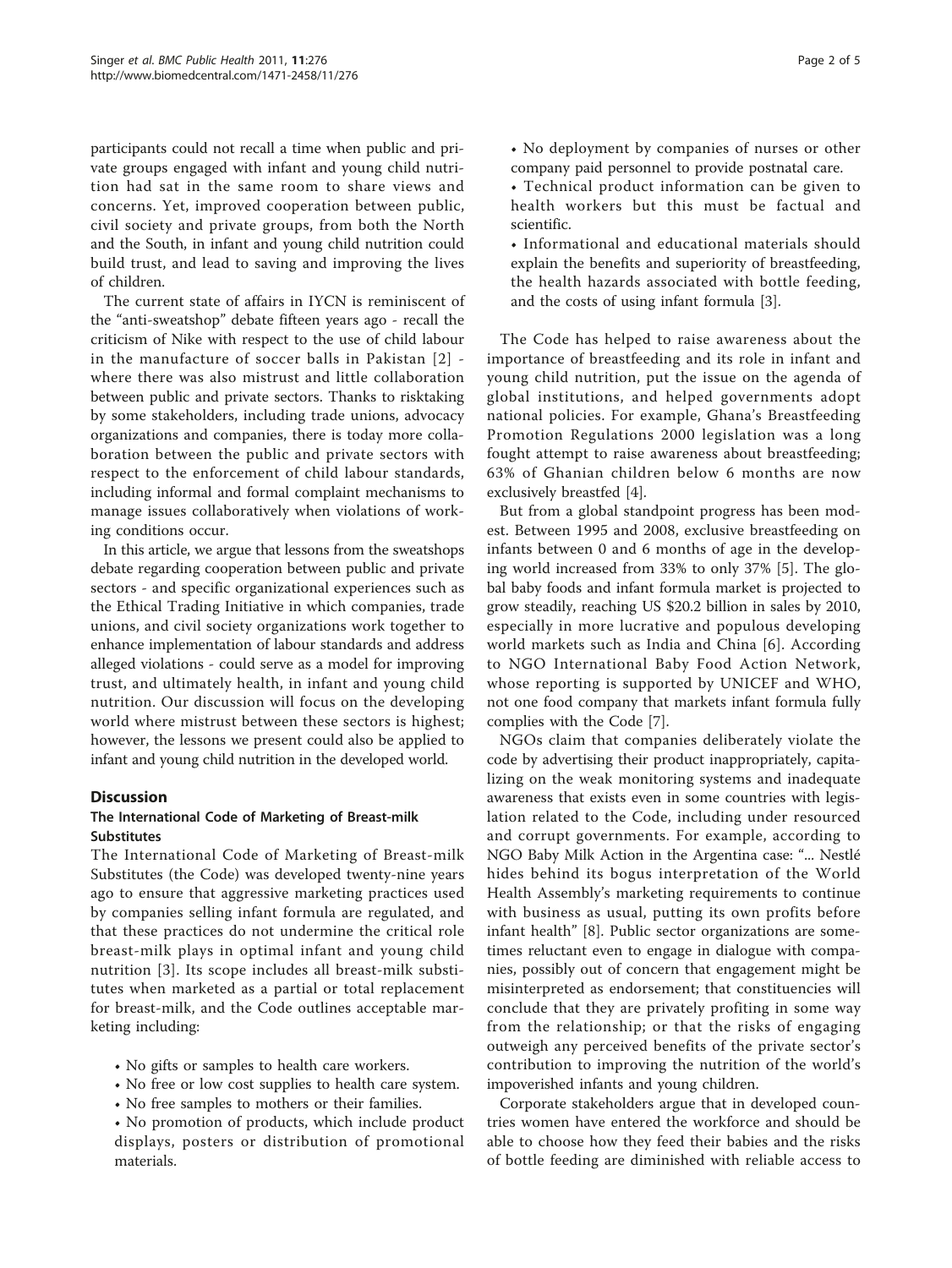clean water. Moreover, the companies claim the Code has shortcomings: it is open to interpretation and is unclear with respect to its definition of complementary foods; it is difficult for a company in violation of the Code to come out of this status; and those charged with monitoring the Code's implementation at times have presented evidence that is flawed. For example, in 2003 the NGO Baby Milk Action and Nestle disagreed about whether a whole milk marketed in Argentina was in fact a breast-milk substitute, with Nestle claiming that "Baby Milk Action (BMA) confuses whole-milk with infant formula" [[8](#page-4-0)].

A recent working paper from the Global Alliance for Improved Nutrition has aimed to clarify the application of the Code to commercially available complementary foods [\[9\]](#page-4-0). Nevertheless, private sector firms are reluctant to enter developing world markets for complementary foods because they worry they will be attacked for undermining breastfeeding, and this will expose them to unwanted publicity and hurt their brand, as well as potentially their license to operate, in established markets.

An astute commentator has recently noted: "The controversy that has bedeviled the code for 30 years is almost entirely limited to matters of interpretation and compliance. However, because these issues have been so protracted it has led to an atmosphere of mistrust that has now become embedded ... It is, therefore, timely to reflect on the vision of those who initiated the code and to embrace the original spirit of the code which is that participation and cooperation are essential if activities aimed at the improvement of maternal, infant and child nutrition are to be successful. To enable this to happen, it is proposed that measures are taken to replace current hostilities with effective national and international governance." [[10](#page-4-0)]

# Anti-sweatshop movement

The current debate in infant and young child nutrition is reminiscent of the "sweatshop" debate fifteen years ago. At that time, campaigning, protests, and polarization between stakeholders was the norm and little progress had been made on actually improving working conditions in global supply chains due to a lack of dialogue and mistrust between the parties involved. In the "sweatshop" debate, companies, civil society and trade unions had different views on issues like trade liberalization and "living wage." Despite these differences, which still exist, stakeholders were able to define their common area of interest - to improve implementation of a code of conduct of labour practices.

Concrete evidence of this collaborative approach was the emergence of multistakeholder initiatives (MSIs) such as the Ethical Trading initiative in the UK, Social Accountability International in New York, and the Fair Labor Association in Washington, DC - as an attempt to see if these parties could work together on joint solutions to complex labour issues in global supply chains. MSIs are "characterized by multi-stakeholder governance structures and activities, and by mechanisms for enforcement through mutual accountability, market leverage, and/or non-market pressures (both regulatory and non-regulatory)." [[11](#page-4-0)] They incorporate multiple sectors in their decision making processes: in the case of the Ethical Trading Initiative the governance structure includes companies, NGOs, and Trade Unions who have equal voting rights and are mutually accountable for the decisions they take and the overall strategy of the organization. Because collaboration is a necessary requirement of effectiveness, partners in an MSI must be able to hold each other to a set of standards, to judge whether they have fulfilled their responsibilities in light of these standards, and to impose sanctions if they determine that these responsibilities have not been met [[12](#page-4-0)]. Although including diverse stakeholders can slow down decision making, since consensus needs to be agreed from sectors that typically have very different views and approaches, once the sectors are brought in they can leverage each others' networks, strengths, and experiences. Additionally, MSIs benefit from improved credibility and transparency since the initiative has accounted for key stakeholder views.

While campaigning was effective at raising awareness about sweatshop conditions, campaigning alone had limitations because trying to tackle labour issues in a global economy where a multinational may be producing in thousands of factories in more than 50 different countries proved difficult. Moreover, much of the production was taking place in developing countries where enforcement mechanisms may be weak. It took years for the relevant stakeholders (companies, trade unions, governments) to realize that no one sector alone could resolve sweatshop related issues. Companies like Levi's, Gap, and Nike were playing a key role in developing solutions. Ultimately, engagement between unlikely partners has had positive effects on child labour and health and safety issues.

A concrete example of a collaborative approach in the sweatshops debate that could serve as a model for infant and young child nutrition is the UK based Ethical Trading Initiative (ETI), a voluntary alliance of companies (with over 65 firms including the Body Shop, Marks and Spencer's, and Tesco), trade unions, and NGOs concerned with labour standards. Their code of standards is based upon International Labour Organization's conventions. When allegations of violations are raised, the complaint can be brought to the company or to ETI itself. If the complaint is not remedied, stakeholders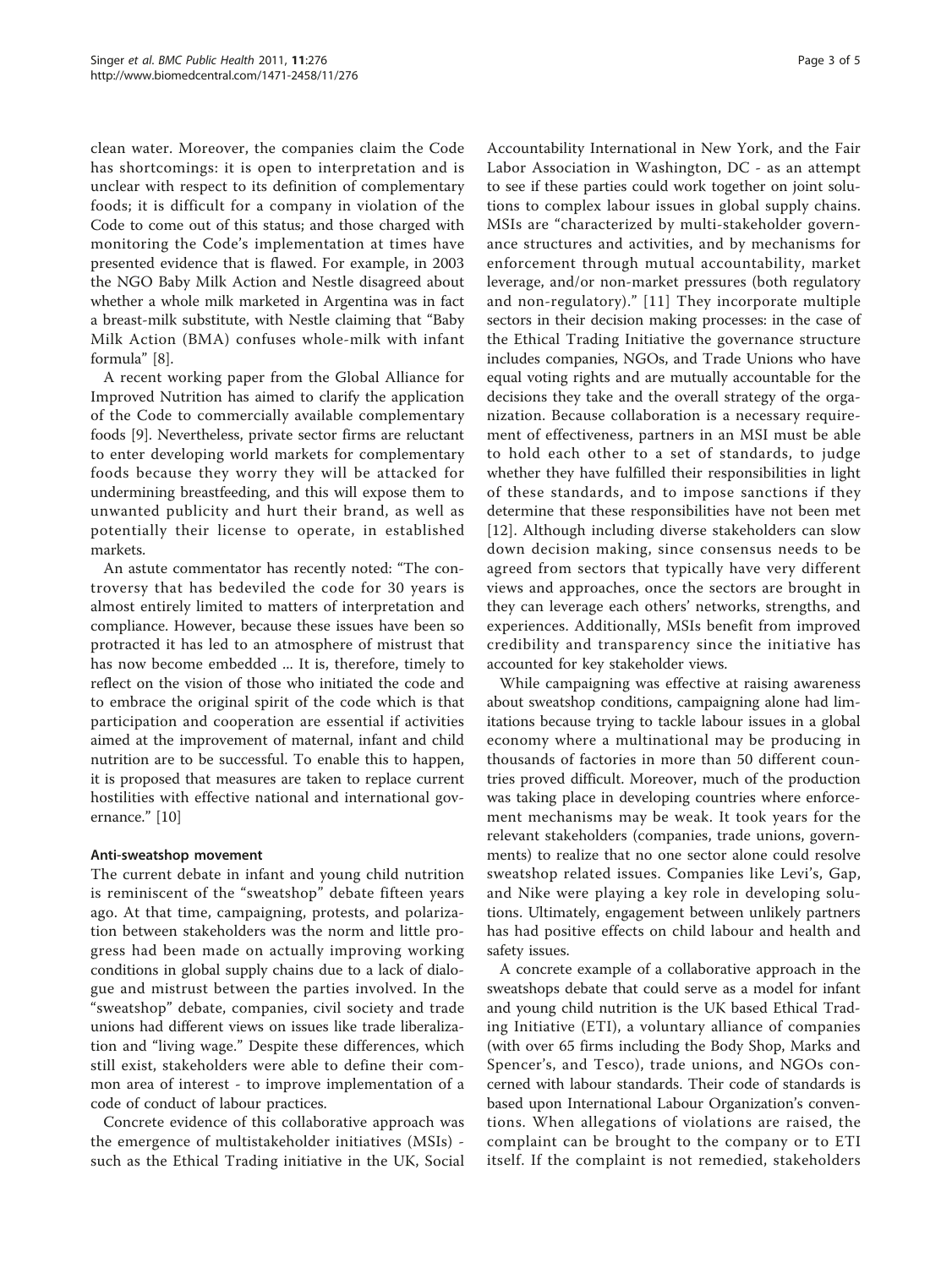within ETI can call for a commission to further investigate and arbitrate the complaint.

ETI has had impact in developing countries and the UK. In South Africa, two farms no longer employ children on school holidays; in one case the supplier had assisted the children with school fees [\[13](#page-4-0)]. Suppliers in India and Vietnam now provide regular workers with legal entitlements such as Employees State Insurance and Provident Fund (India), and annual and maternity leave (Vietnam). In Costa Rica, working hours are being monitored at three sites to ensure packhouse and harvest workers do not exceed the 60 hour limit. In the UK, lobbying efforts have led to adoption of legislation on gang masters (individuals who took advantage of migrant workers in the agricultural sector in the UK) and a homeworker's minimum wage that was passed by the UK government.

## From sweatshops to infant nutrition

Imagine an Ethical Trading Initiative for infant and young child nutrition. Companies, government, and civil society organizations would work together to monitor code implementation and address alleged violations. These public and private stakeholders would share their perspectives and learn to work together towards their common goal of improving infant and young child nutrition.

A good starting point for collaboration would be agreement on the part of stakeholders that early initiation and exclusive breastfeeding for the first six months, and the timely introduction and appropriate use of complementary foods, is the best way to improve infant and young child nutrition. Such a holistic view puts the emphasis on optimal infant and young child nutrition, rather than pitting one modality (breastfeeding or complementary feeding) against the other when both are essential. All parties could work toward this holistic goal.

The ETI model could be applied by initially piloting one developing country. Code experts agree that the ultimate goal should be for national governments to develop platforms that support Code compliance, and that effective national implementation of the Code requires capacity to monitor compliance with and enforce the legislative framework [[14](#page-4-0)]. The capacity to monitor and enforce the Code at the national level could be provided by a national ETI-like organization. There is a critical need to bring the Code stakeholders together in a transparent and open manner to tease out differences and commonalities, manage complaints at the national level, provide remediation and remedies in real time in order to ensure the timely resolution of violations, and encourage open and transparent debate about the violations themselves.

Infant nutrition seems to have fallen into the trap of the 'Tyranny of Principles' identified by philosopher Stephen Toulmin - the inability of groups to agree on abstract principles, even when they can reach rapid agreement on particular cases. An ETI-like process would shift the focus from principles to cases where stakeholders would be more likely to find common ground.

Other approaches such as a shared code of principles for infant and young child nutrition [\[15](#page-4-0)], a forthcoming 'access to food' transparency index for food companies being developed by the Global Alliance for Improved Nutrition, and social auditing of potentially controversial projects [[16](#page-4-0)] could also contribute to building trust among public and private stakeholders and reinforce these national efforts.

We acknowledge that our application of the "sweatshop debate model" to improve infant and young child nutrition has some limitations. Sweatshops-related child labour and the decline in breastfeeding rates are different social phenomena driven and influenced by diverse and distinct factors. While promoting co-operation and trust between the private and public sectors will be one essential component to improving infant and young child nutrition, this will not necessarily have an enduring influence on the maternal decision to breastfeed or not. Moreover, the sweatshop debate has taken more than a century to bring about significant results. It may, therefore, also take time for the stakeholders in infant and young child nutrition to find common ground and work together.

### Conclusions

Optimal infant nutrition plays a vital role in creating human capital, building strong communities, reducing poverty, growing economies and making countries more competitive over the long term. Improving the nutrition of populations is in the interest of companies, civil society and governments. Imagine a world where these actors, rather than fighting with one another, collaborate and leverage their skills to improve infant and young child nutrition. The field of infant and young child nutrition has much to learn from sweatshops.

#### Acknowledgements

We are grateful to Jocalyn Clark for providing editorial feedback, to Katharine Kreis, Ellen Piwoz, and Shelley Sundberg for comments on the manuscript, as well as to Lauren Leahy for preparing the manuscript for submission. PAS is funded by a grant from the Bill & Melinda Gates Foundation through the Grand Challenges in Global Health Initiative.

#### Author details

<sup>1</sup>McLaughlin-Rotman Centre for Global Health, University Health Network & University of Toronto, 101 College Street, Suite 406, Toronto, Ontario, M5G 1L7, Canada. <sup>2</sup>Sean Ansett, Masters of Studies Sustainability Leadership Candidate, University of Cambridge, Wolfson College, UK.<sup>3</sup>National Child Health Coordinator; Reproductive & Child Health Unit, Ghana Health Service, Private Mail Bag, Ministries-Accra, Ghana.